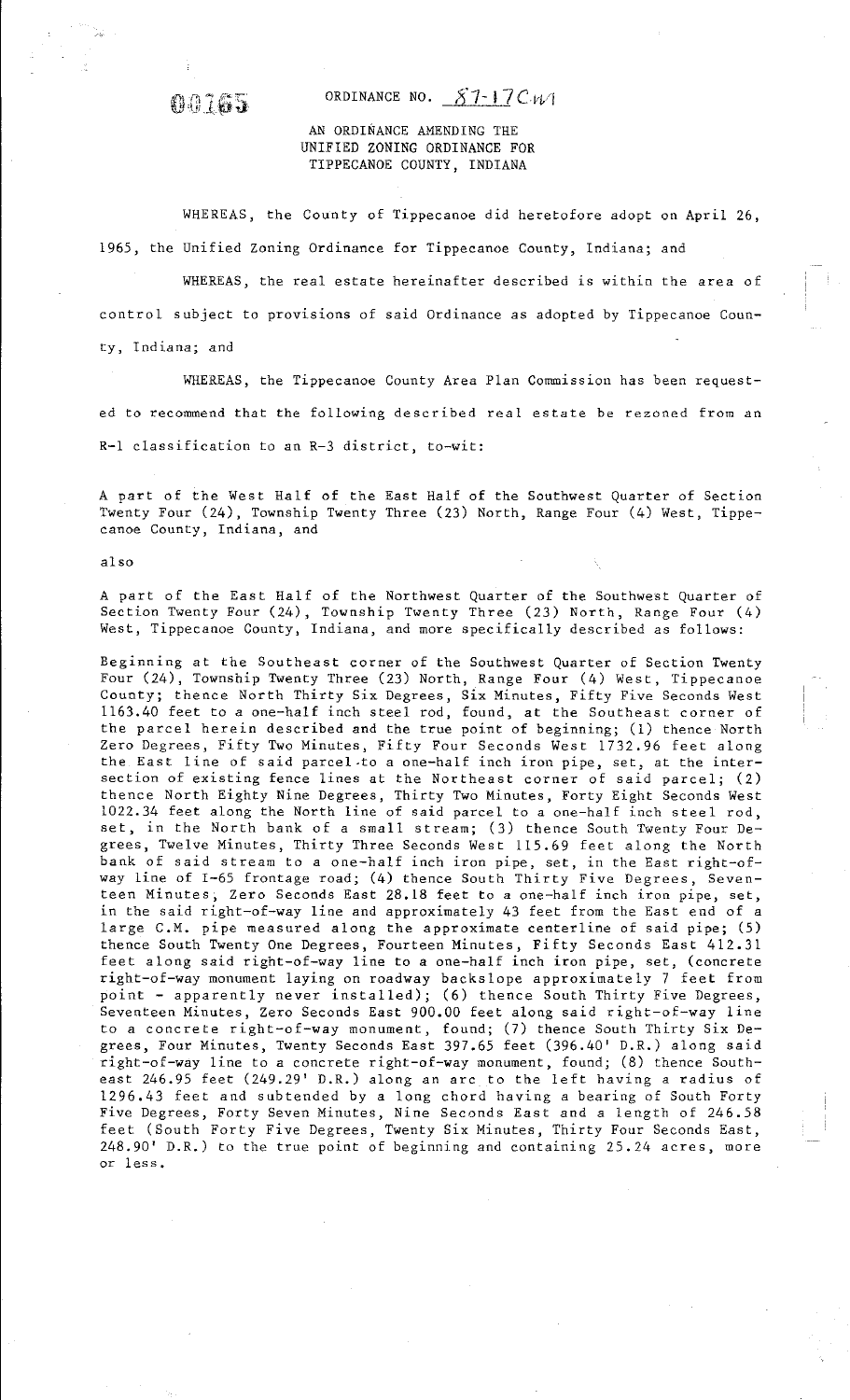## 00166

**Bearings base is the East right-of-way line of I-65 frontage road as described**  in courses (4) through (8).

The above described parcel is subject to a known 100 foot wide utility ease**ment to the Public Service Company of Indiana for a high tension power line**  located approximately as shown on the plat.

**WHEREAS, after due advertisement and conspicuous posting of a sign upon said real estate as required by ordinance, public hearing was held before the Tippecan·oe County Area Plan Commission on** ,.::Yu,\_.:\_,t\_ l'7 , 1987 and **the Connnission voted to reconnnend the requested rezoning.** 

BE IT ORDAINED BY THE COMMISSIONERS of the County of Tippecanoe, State of Indiana:

**Section I. The Unified Zoning Ordinance of Tippecanoe County, Indiana, being a separate ordinance and not part of the municipal code is hereby amended to rezone the following described real estate, to-wit:** 

A part of the West Half of the East Half of the Southwest Quarter of Section Twenty Four (24), Township Twenty Three (23) North, Range Four (4) West, Tippe**canoe County, Indiana, and** 

## **also**

 $\mathcal{Q}_1$  $\mathbf{\Omega}$ 

 $\Box$  $\overline{\mathbf{D}}$  .  $\blacksquare$ 

> A part of the East Half of the Northwest Quarter of the Southwest Quarter of Section Twenty Four (24), Township Twenty Three (23) North, Range Four (4) **West, Tippecanoe County, Indiana, and more specifically described as follows:**

> **Beginning at the Southeast corner of the Southwest Quarter of Section Twenty**  Four (24), Township Twenty Three (23) North, Range Four (4) West, Tippecanoe **County; thence North Thirty Six Degrees, Six Minutes, Fifty Five Seconds West**  1163.40 feet to a one-half inch steel rod, found, at the Southeast corner of the parcel herein described and the true point of beginning; (1) thence North Zero Degrees, Fifty Two Minutes, Fifty Four Seconds West 1732.96 feet along **the East line of said parcel to a one-half inch iron pipe, set, at the intersection of existing fence lines at the Northeast corner of said parcel; (2)**  thence North Eighty Nine Degrees, Thirty Two Minutes, Forty Eight Seconds West 1022.34 feet along the North line of said parcel to a one-half inch steel rod, set, in the North bank of a small stream; (3) thence South Twenty Four Degrees, Twelve Minutes, Thirty Three Seconds West 115.69 feet along the North **bank of said stream to** *a* **one-half inch iron pipe, set, in the East right-of**way line of I-65 frontage road; (4) thence South Thirty Five Degrees, Seven**teen Minutes, Zero Seconds East 28.18 feet to a one-half inch iron pipe, set,**  in the said right-of-way line and approximately 43 feet from the East end of a large C.M. pipe measured along the approximate centerline of said pipe; (5) thence South Twenty One Degrees, Fourteen Minutes, Fifty Seconds East 412.31 **feet along said right-of-way line to a one-half inch iron pipe, set, (concrete**  right-of-way monument laying on roadway backslope approximately 7 feet from point - apparently never installed); (6) thence South Thirty Five Degrees, Seventeen Minutes, Zero Seconds East 900.00 feet along said right-of-way line to a concrete right-of-way monument, found; (7) thence South Thirty Six Degrees, Four Minutes, Twenty Seconds East 397.65 feet (396.40' D.R.) along said right-of-way line to a concrete right-of-way monument, found; (8) thence Southeast 246.95 feet (249.29' D.R.) along an arc to the left having a radius of 1296 .43 feet and subtended by a long chord having a bearing of South Forty **Five Degrees, Forty Seven Minutes, Nine Seconds East and** *a* **length of 246.58 feet (South Forty Five Degrees, Twenty Six Minutes, Thirty Four Seconds East,**